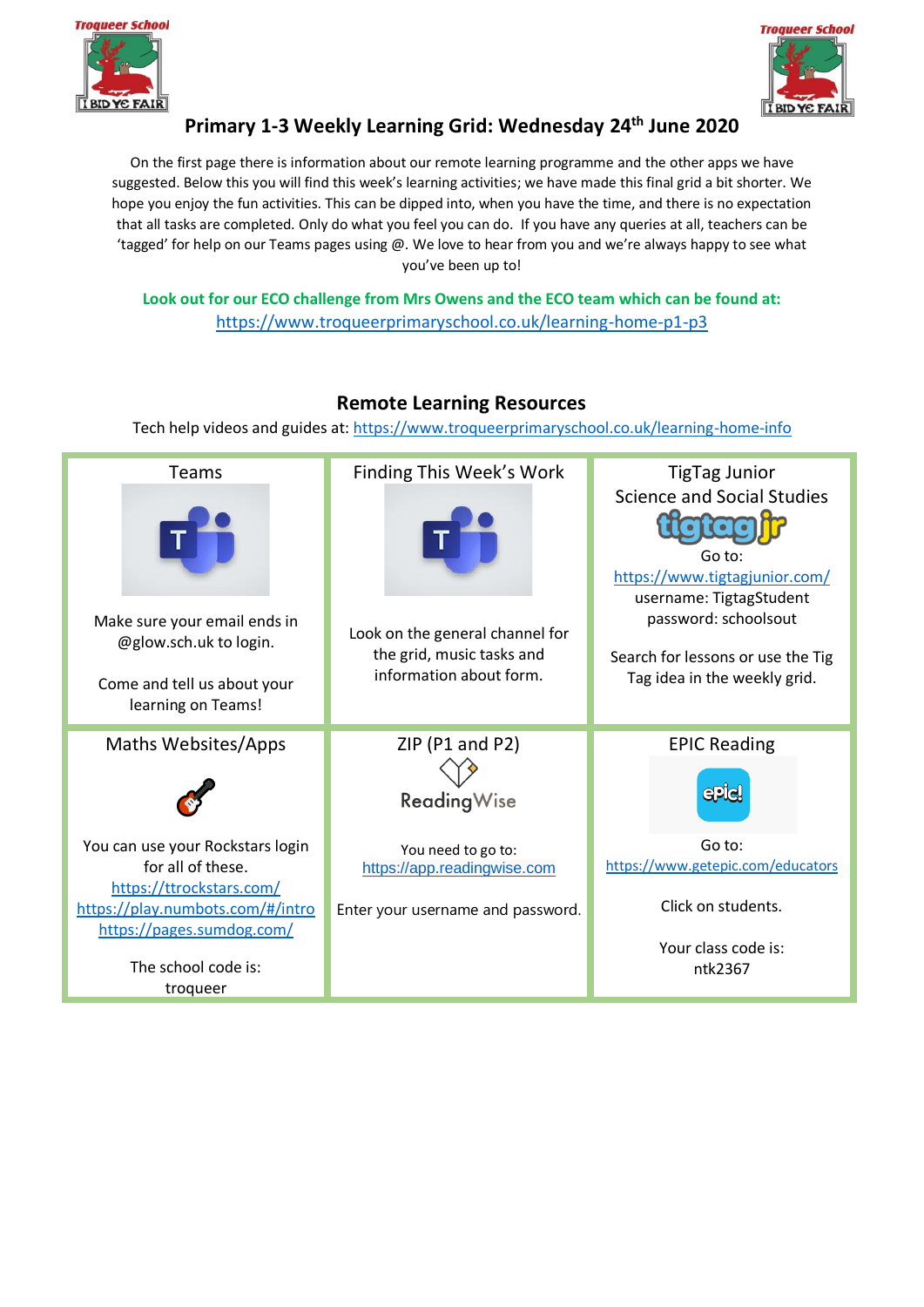## **Weekly Learning Activities**

### **Numeracy**

How much can you remember about Data Handling?

Try playing this fun game to jog your memory about Pictographs. Watch out for the jellyfish!

<http://toytheater.com/fishing/>

Reeelly good! Are you as good at answering these Pictograph word problems too? Best of luck!

[https://www.softschools.com/math/d](https://www.softschools.com/math/data_analysis/pictograph/games/) [ata\\_analysis/pictograph/games/](https://www.softschools.com/math/data_analysis/pictograph/games/)

Great work! Now... I wonder if you can tally up these children's favourite hobbies and make a bar graph. Remember to read the instructions to answer the questions. [https://www.kidsmathgamesonline.co](https://www.kidsmathgamesonline.com/numbers/mathdata.html) [m/numbers/mathdata.html](https://www.kidsmathgamesonline.com/numbers/mathdata.html) [https://www.softschools.com/math/d](https://www.softschools.com/math/data_analysis/tally_chart/) [ata\\_analysis/tally\\_chart/](https://www.softschools.com/math/data_analysis/tally_chart/)

## **Topic**

Lock Down Quiz! Click on the link below to take part in the Primary 1-3 Lockdown quiz! Find a selection of questions all about the activities you have taken part in over the past few weeks.

See how many points you can score!

If you have time – create a quiz for your teachers. Create a set of questions and post them on Teams. See how they get on and give them some feedback!

Link: [Lockdown Quiz](https://forms.office.com/Pages/ResponsePage.aspx?id=oyzTzM4Wj0KVQTctawUZKZzSQ64uC1tLt7D6aVyhRpdUNjVJMkg4Q1hFTE1YUEFORVpEVlpaSDBORS4u)

## **Literacy**

### **Acrostic poem**

Create an acrostic poem about yourself and share it with your teacher on Teams or email as a memory of your time with them this year. Write your full name down the side of the page and write a line or phrase about you that begins with each of the letters of your name. Fill it with exciting information about yourself, memories from school, description of your personality or some funny things you say.

Once you have developed your acrostic poem writing skills you can write them about anything or anyone. You could do one about your family members, best friends, popstars or footballers or even your teachers. We look forward to seeing them.

## **PLL (French)**

Listen to this funny French song and make your own Pizza costume from things around the house. Ask an adult to help you upload a photo or video to Teams for fun. You could use cardboard/paper/anything really. The funnier, the better

[https://www.youtube.com/wat](https://www.youtube.com/watch?v=wxystpPE1xU) [ch?v=wxystpPE1xU](https://www.youtube.com/watch?v=wxystpPE1xU)

Happy Holidays when they come!



## **Health & Wellbeing**

## **Troqueer School and Nursery Family Virtual Walking Challenge**

Mrs Law has set a walking challenge for the whole school.

We will be walking the Castles of Scotland route together on **[www.WorldWalking.org](http://www.worldwalking.org/)**

There is a Troqueer Primary School and Nursery group set up.

You will need to join the group by first registering your family on the website then join the group. <https://worldwalking.org/groups/h5ijd>

Once you are registered and have joined the group all you need to do is put in how many miles you have walked as a family each day. You can watch the groups progress and learn about the castles on the route.

## **IDL**

\*\*RHET COMPETITION\*\* RHET are running a competition for young people to create a healthy balanced meal using **Scotch Beef** as the main ingredient along. Your dish to include:

- 1. A drawing or photo of your dish. Your meal must include **Scotch Beef** (look out for the Scotch Beef logo at the butchers or on the packagingsee Scotch Beef Logo above)
- 2. To make a healthy & balanced dish, remember to add in some other ingredients from the Healthy Eating Plate, e.g. vegetables
- 3. Explain how you came up with the idea for your dish

#### You will need:

- A sheet of A4 white paper or card
- Coloured pens/pencils
- Ingredients for your dish

\*\*SEE ADDITIONAL DETAILS BELOW\*\*